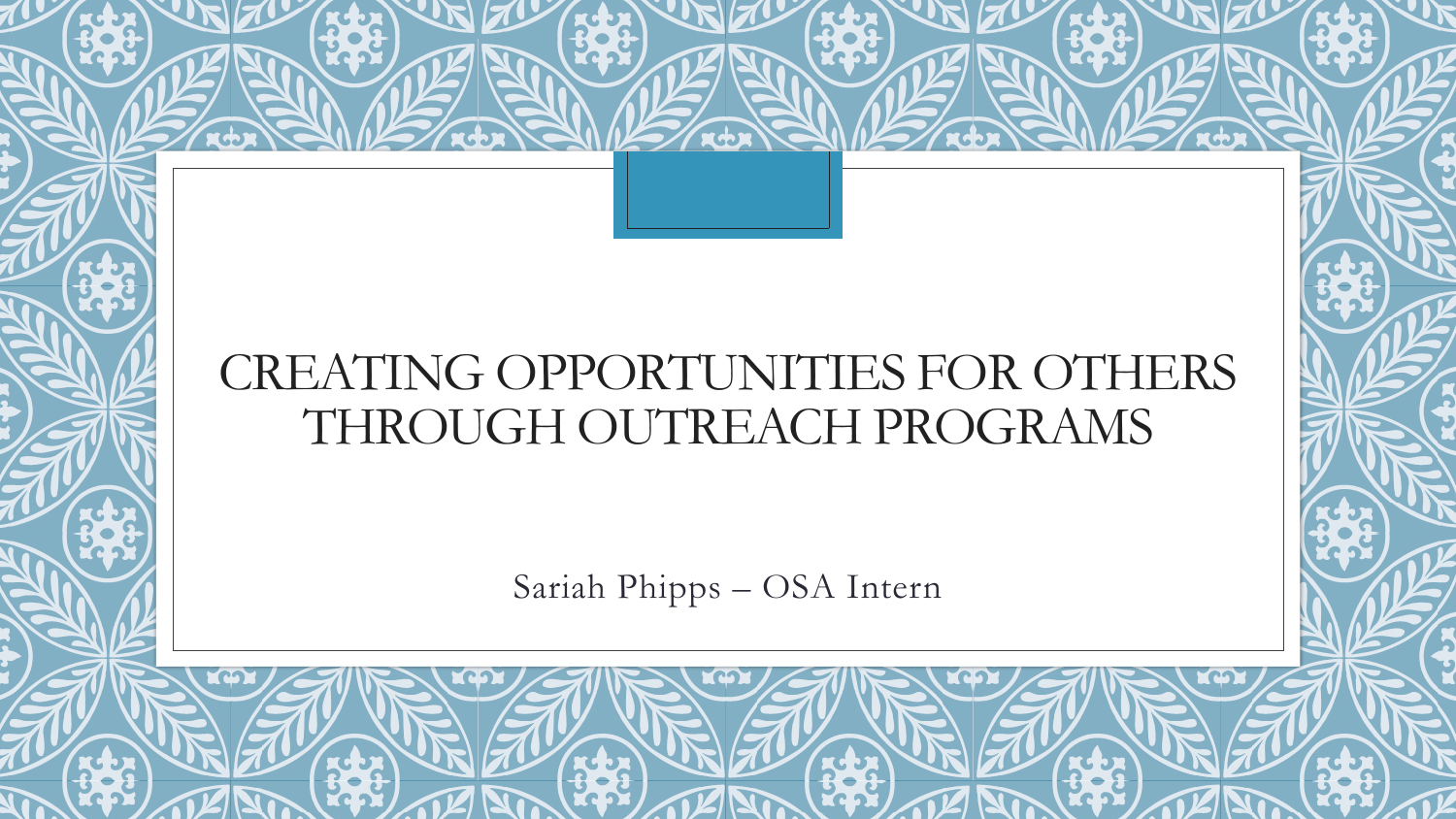## Things I've done

◦Encourage younger generation ◦ Promote minority physicists ◦ Organize outreach events ◦ Help manage student chapters

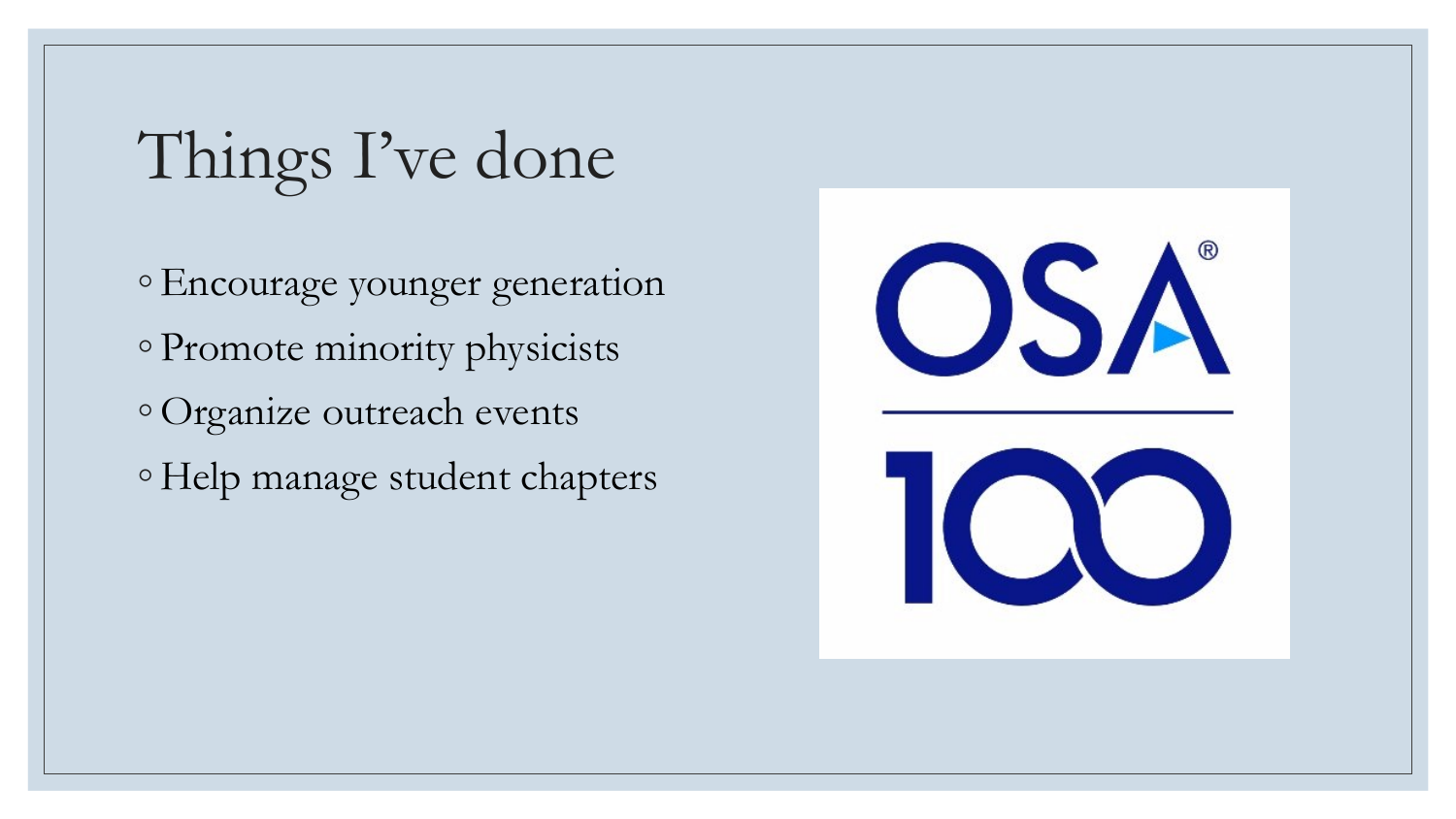## Optics4Kids



#### **Activities**

In this section you will find experiments that will help you understand the physics of light impress your friends with your new ability to manipulate light and color using nothing but a few gumballs and a shoebox. Best of all, you will probably get to make a big mess all in the name of science.

Who knows you may even make a new scientific discovery of your own and get to wear your hair like Albert Einstein



#### **Activities Section**

Give kids a fun way to learn optics Make and publish lesson plans that can be done at home 24 lessons created in total



### **Career Section**

Issues with the existing info 16 careers updated Clear job descriptions and requirements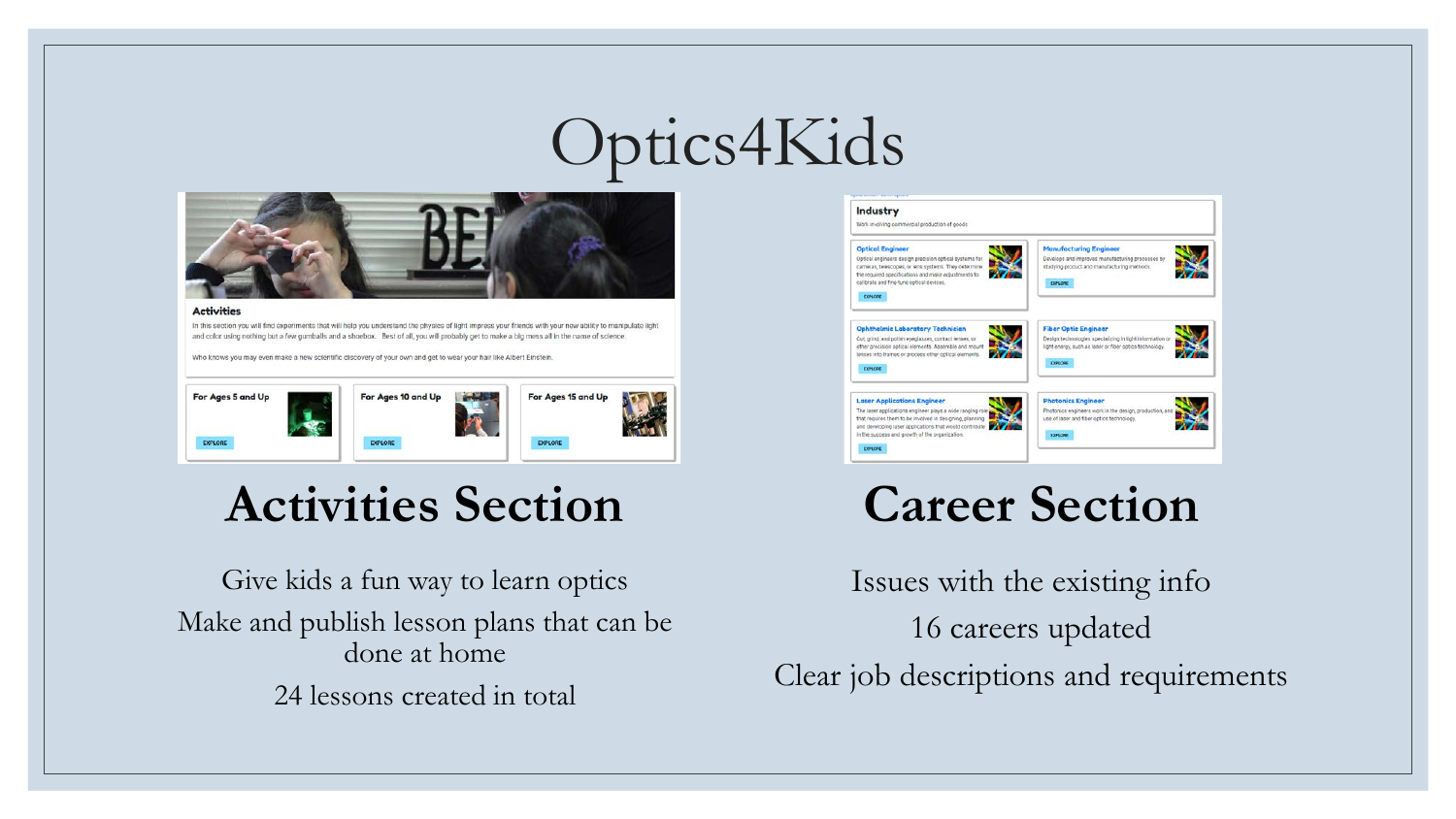

# Optics Suitcase

- Get kids interested in optics through fun activities
- Provide teachers with a 45-minute lesson
- Reviewed old activities and decided which ones needed to be edited
- Write lesson plans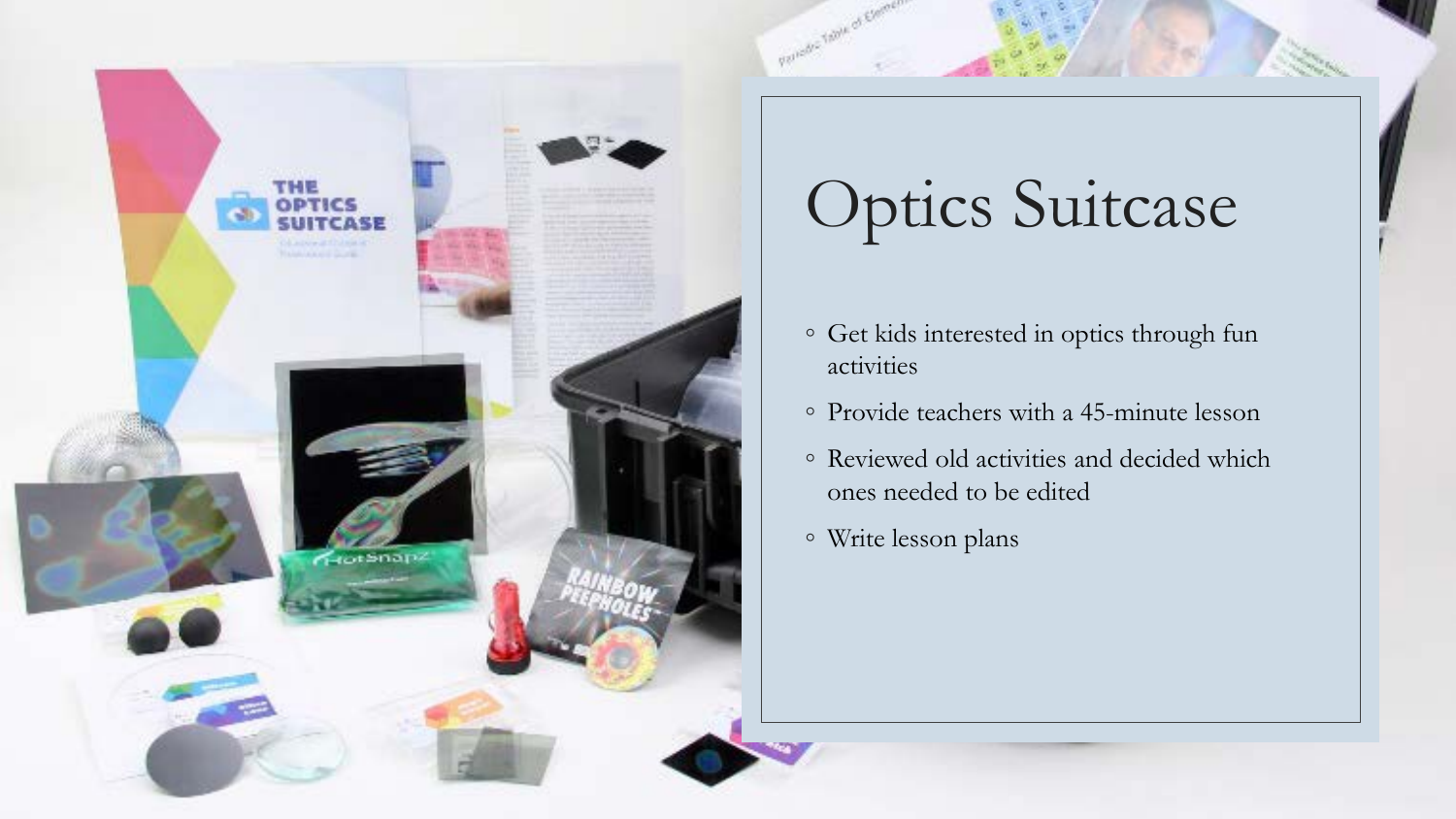

## Wikipedia Pages for Female OSA Award Winners

- Celebrate successful female scientists
- Out of 315 women, 240 did not have a Wikipedia page
- Hours of research to find bio, educational background, awards and their attributions to the scientific community
- Organized info into excel sheets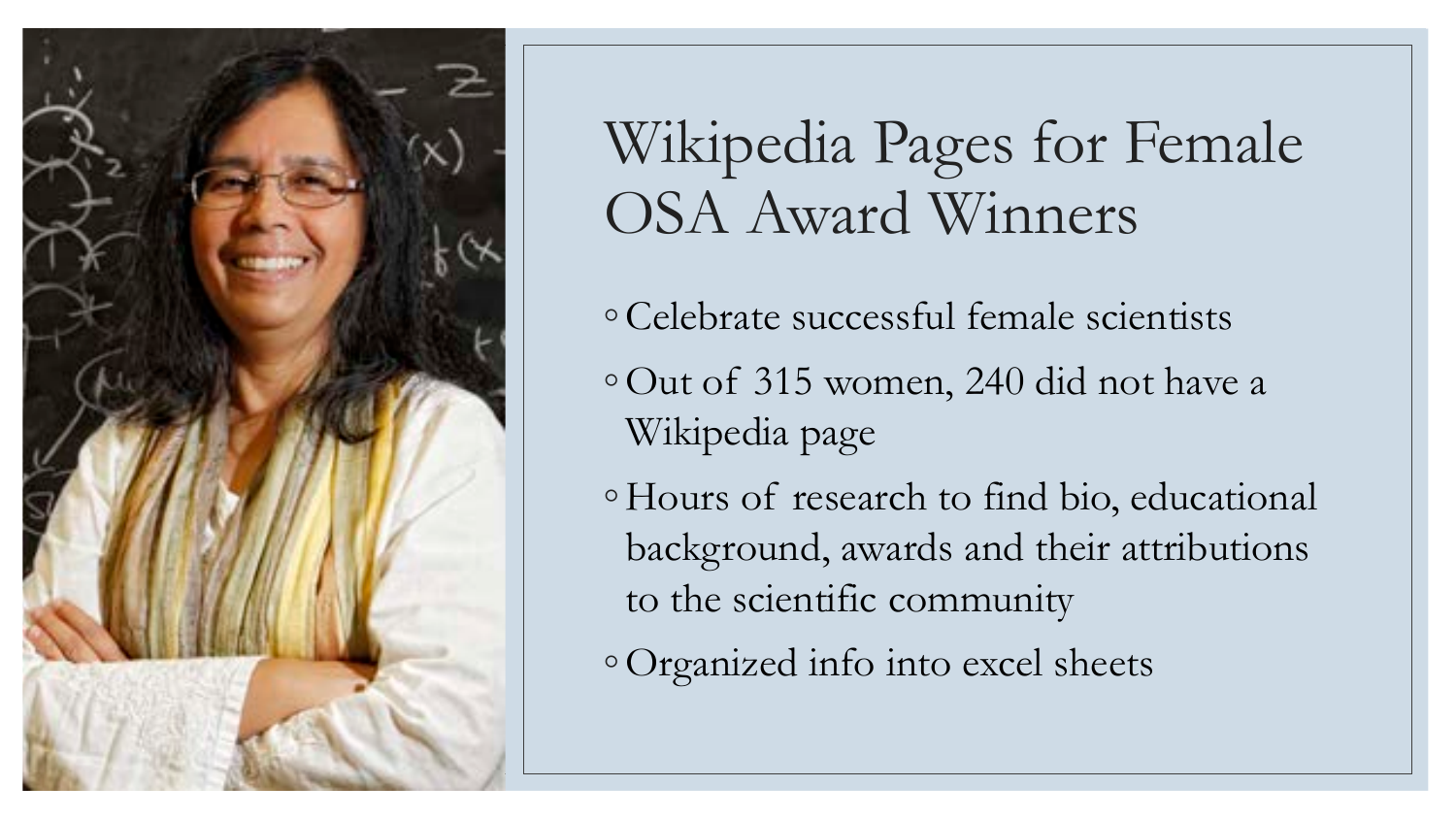## Female Physicist Coloring Book

◦Start kids young! ◦Given a list of 26 women and asked to find interesting facts about them

◦Prioritize which women should be in the coloring book

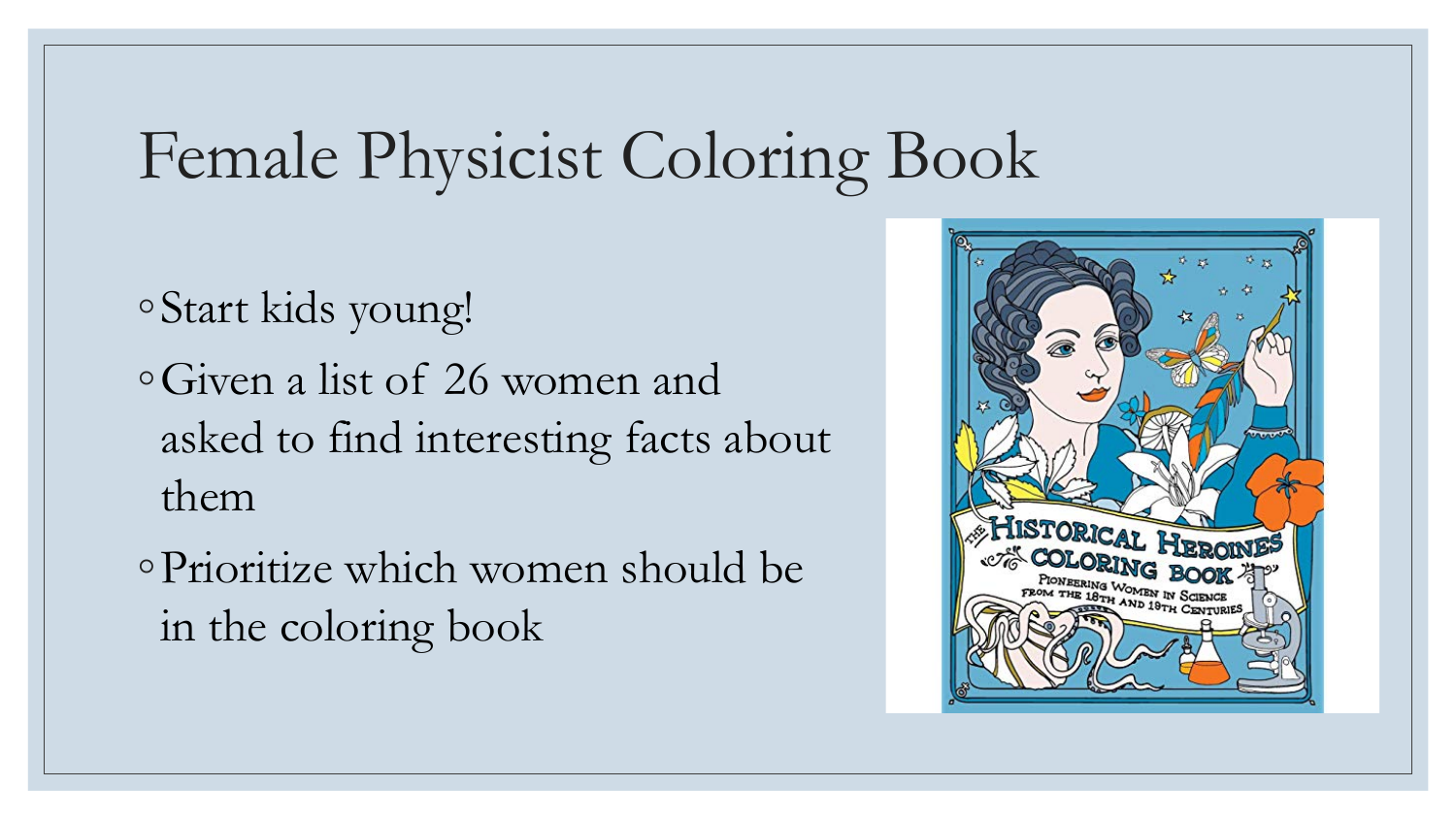Siegman School

- ◦Read and edited abstracts ◦Organized flight and housing information
- ◦Put meal plans on an excel sheet
- ◦Ensured all students and lecturers were on the roster



**Siegman International** 

**OSA** Siegman International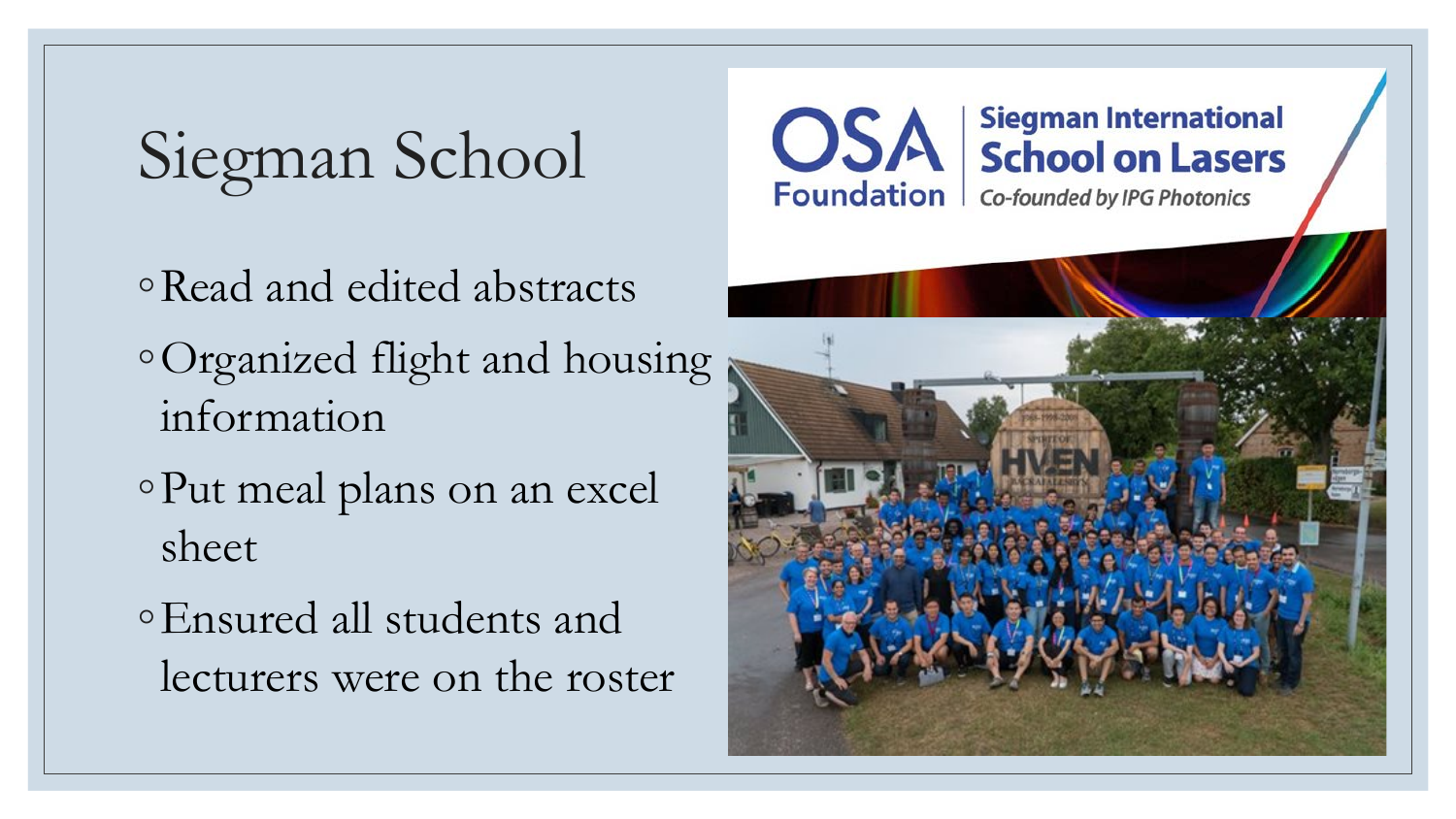#### The Future of Additive Manufacturing Technologies for Optical Applications

By Sariah Phipps, 2019 Outreach Programs Intern, Brigham Young University - Idaho

On June 12 2019, The Optical Society hosted more than two hundred scientists for the additive manufacturing session of the Design and Fabrication congress. The future of additive manufacturing technologies for optical applications was discussed through a series of questions asked to a panel of optical manufacturers.

The panel consisted of five guest speakers. First to be introduced was Rebecca Dylla-Spears. As a chemist at Lawrence Livermore National Laboratory, U.S.A., Dylla-Spears works to manufacture glass optics. Sitting beside her was Joseph Howard, lead optical designer for NASA Goddard's James Webb Telescope. Howard uses freeform optics to develop larger and faster telescopes with an increased field of view. Next, we were introduced to Michael Sweeney, a scientist at General Dynamics who develops the designs of mirrors with aluminum, titanium, and beryllium. Daniel Werdehausen works with metasurfaces at Carl Zeiss AG while researching new optical materials and elements. Last up, Matthew Jenkins leads the optical engineering group at Raytheon and pushes the rapid design of space devices. The session began with the moderator asking the panel about fabricators and was followed by questions from the audience.

#### What applications will benefit most from additive manufacturing?

Dylla-Spears commented that additive manufacturing leaves room for light weighting in complex structures.

What features will be added to mirrors using additive manufacturing?

Sweeney responded that we can put small radii in corners and semi-close backs. Additive manufacturing is especially good for metal optics and will allow the addition of metering structure to optics

How can manufacturers incorporate additive manufacturing into 3-D printing materials?

# Writing Blogs

- Keep OSA members around the world up to date on Optics news and OSA meetings
- Learned how to use net Forum
- Attended the Design and Fabrication congress and wrote a blog about it
- Reviewed and edited other people's blogs before posting it for them



**Credit: OSA Communications**